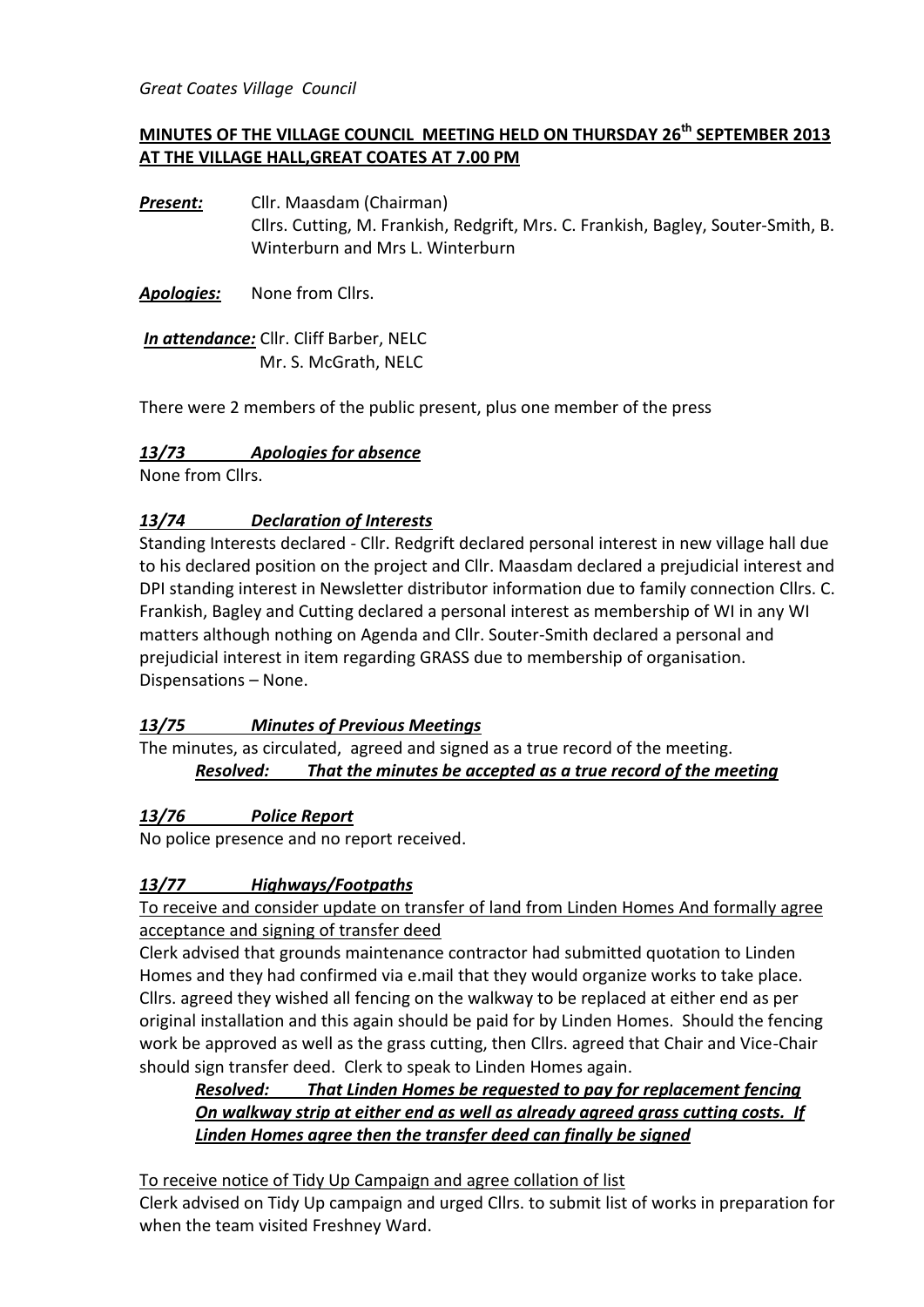To receive tender for litter picking for year 13/14 and agree action

Cllrs. agreed that advertisement for works be placed on Notice Board/website and then any tenders submitted be discussed at October 2013 meeting.

# *Resolved: That litter picking works be advertised and tenders invited*

To receive Clerk's report on general highways/footpaths/traffic issues

Chair and Clerk had both received complaint regarding litter picker and this would be brought to October meeting.

# **Public Break**

Resident asked for copy of budget for current year to be clearly marked on website. Same resident also asking questions on budget allocation for year and the resident was confused over expenditure on the build for the Hall and running/maintenance costs for the Hall with respect of budget figures. Resident advised on noise from Hall and Cllr. Barber advised that he had been asked to ask questions on the war memorial which he now understood had been discussed as an exempt item by the Village Council and therefore no details could be revealed.

# *13/78 New Village Hall*

To receive update on hirings and consider and agree any actions Very busy with hirings, especially party hirings at weekends. No actions required nor agreed.

# To receive report on fencing costs and consider and agree action

Clerk advised cost of 2 rail Lincolnshire post and rail to be £200 at discount price – Cllrs. agreed purchase of fencing. Clerk to meet with Sutton Estate's Estate Manager on site and if no objection raised to fencing and no objections from Planning, then fencing to be purchased. Clerk advised TGS grounds maintenance contractor who had erected the Christmas Tree the previous year had volunteered his services for free to install the fencing in exchange for a free advertisement in the Village Newsletter – Cllrs. agreed and Clerk asked anyone who was willing to help to attend when fencing was organized for installation.

*Resolved: That 2 rail Lincolnshire Post and Rail fencing be purchased at cost of £200 provided both Sutton Estates and NELC Planning Dept. had no objections and That the fencing be erected on boundary line with paddock area and erection to be Free of charge with labour donated as agreed.*

To consider and agree time limit for playing of music at Hall in evenings Nearby residents had raised concerns and Cllrs. agreed that regular hirings with music involved should cease to play music after 11.00 pm, although actual hirings could continue up to 12.00 midnight.

# *Resolved: That music playing cease at the village hall for regular hirings at 11.00 pm*

To consider and agree written fire and other safety procedures for Hall Information received from Architects with maximum capacity etc. for fire safety. Clerk would circulate standard fire safety procedure/evacuation procedures to all Cllrs. for consideration for adoption.

To consider and agree purchase of table tennis table for Village Hall Agreed at cost of £90 and to be stored in corner of Hall. Table Tennis Club could then commence hiring and use for league matches.

*Resolved: That a table tennis table, as offered, be purchased at cost of £90 Provided it was fit for purpose and of satisfactory condition.*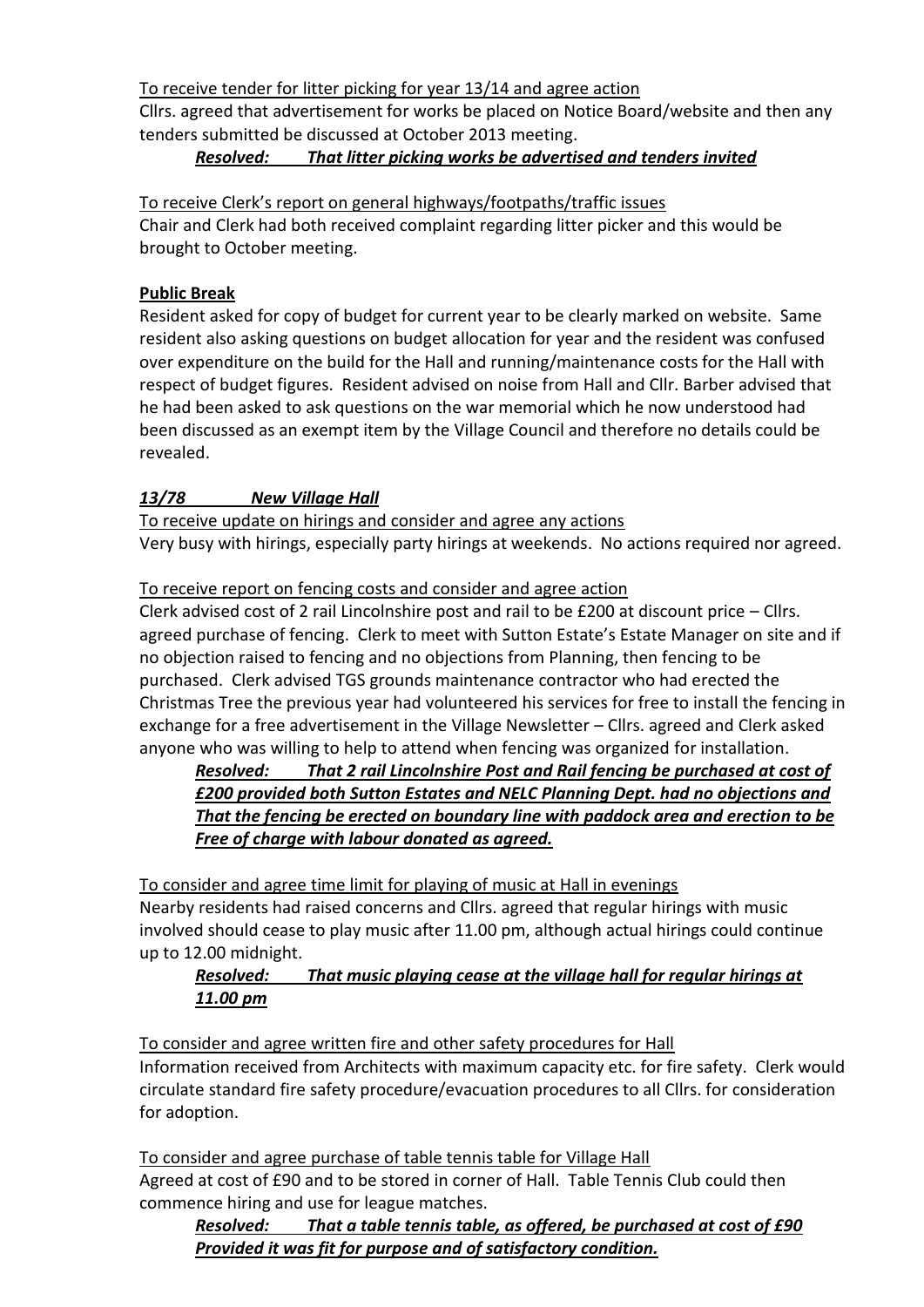#### To receive update on submission of funding bid

Since the acknowledgement, nothing further had been heard but the project had not made it through to the final round for voting as shown in the Grimsby Telegraph.

To receive and consider report on damage to netpave area in car park and agree action Clerk to obtain quotation from Topcon for repairs to netpave and also to advise Veolia that bin lorry could not enter carpark.

# *13/79 Planning Matters*

*Planning applications considered:* **None considered.**

To receive feedback from NELC on Historic Assets Local List Response had been received from NELC regarding comments/suggestions made by Cllrs. to recent consultation document and circulated in bag.

# To consider any other planning matters and/or receive correspondence

Smart Wind information received and placed in circulation bag.

# *13/80 Great Coates War Memorial*

To receive report on meeting held with NELC on 20<sup>th</sup> August 2013, to receive correspondence from Sutton Estates re possible memorial garden in grounds of new village hall, to receive information from War Memorials Trust and consider and agree next course of action Cllr. Bagley (standing in for Chairman) and the Clerk had met with representatives from NELC Planning Department, the Conservation Dept and Canon Mullins to discuss possible sites for relocation of the war memorial. The two preferred locations from the public consultation were the grounds of the new village hall and the Church. NELC Officers clearly preferred the area to the right of the new village hall grounds, suggesting a memorial garden could be established with a traditional monument, probably made of granite, on which to the site the war memorial and seating and landscaping around it etc.

Cllrs. agreed with the recommendations from NELC and asked Clerk to obtain further information with regard to designs/quotation costs etc. Clerk had checked with Sutton Estates who had advised that they had no objection to the grounds of the hall being used for this purpose and it did not in any way contravene any aspects of the lease. However it was noted that at the end of any such lease, any such feature would have to be removed should the land revert back to the Estate.

### *Resolved: That the Village Council would support the proposals from NELC And Canon Mullins that the grounds of the new village hall be the site for relocation Of the war memorial and that a formal memorial garden be established. Clerk to Obtain further information etc. and report back*

# *13/81 Future Dates*

Next Meeting Date – Thursday  $24<sup>th</sup>$  October, 2013 ERNLLCA Autumn Training Programme – October to December 2013 ERNLLCA Employment Training Day - Saturday 28<sup>th</sup> September 2013 Town and Parish Liaison – Thursday 10th October, 2013 Remembrance Sunday – Sunday  $10^{th}$  November, 2013 To set date for Christmas Tree Event for 2013 and receive notice of Community events from Chairman – agreed that first Friday in December would be suitable – Cllr. Bagley to check availability of Church before final decision made on date and location for refreshments.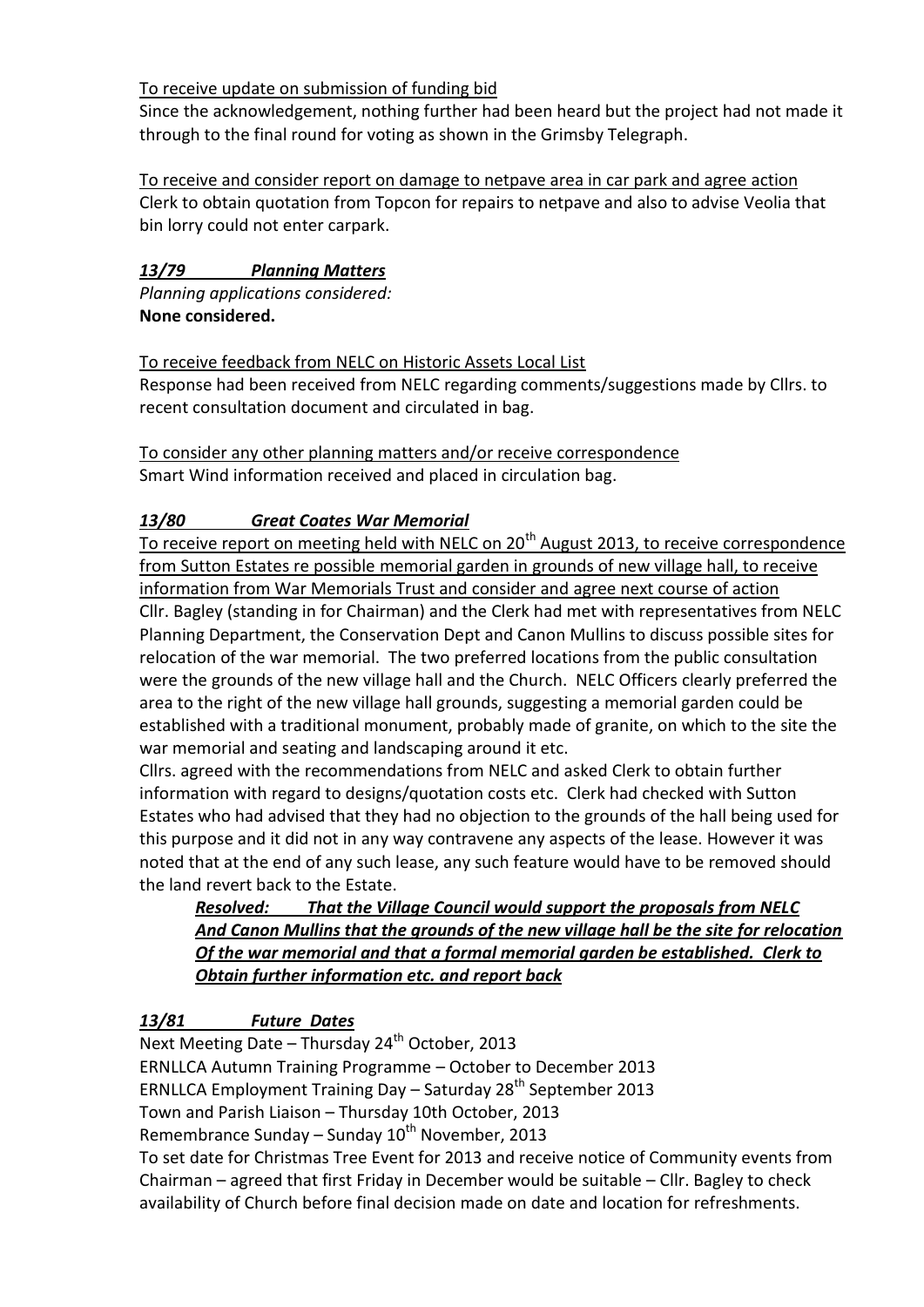### *13/82 Reports*

#### Whole Council Training – 05.09.13

All Cllrs. agreed that the session had been informative and very valuable. Only Cllr. Cutting had been unable to attend the session.

ERNLLCA AGM – Thursday  $19<sup>th</sup>$  September 2013 No one in attendance.

ERNLLCA District Meeting – 18.07.13 No one in attendance.

#### Community Governance Review Panel, NELC – 26.09.13

Chair and Clerk attended as requested and Cllrs. Cutting and M. Frankish had also attended to observe. Panel had resolved that the VC was complying with recommendations and the Panel had also resolved it wished to draw a line under the issue if possible at the final meeting of the quarterly ones arranged in December. Clerk to table report for submission at October meeting for all Cllrs. to consider before sending it through to NELC for the December meeting.

#### SLCC Training Day – 19.09.13

Clerk had attended quarterly Clerk's training day held by SLCC and ERNLLCA at Barton on Humber. Subject – social media and interaction with press. Informative and particularly useful with regard to press strategies etc. Clerk would recommend Facebook page for Council to advertise events etc. along a format/guidelines recommended by ERNLLCA to avoid some of the pitfalls which may come with social media. A page had been instigated and had been administered by Cllrs. but ERNLLCA had clearly advised that the Clerk should be responsible for the page and Clerk would liaise with Cllr. Cutting with regard to administering the page on behalf of the Council.

#### *Resolved: That the Clerk look to administer the Facebook page for the Council Along guidelines from ERNLLCA/training*

Any other reports None.

#### *13/83 Parish Matters*

#### To review Community Engagement Strategy as part of final stage of Review of governance documents

Circulated and agreed some amendments. Clerk to write to Nursery School to see if Community Governor from the Village Council might be considered.

*Resolved: Minor amendments agreed to Community Engagement Strategy*

#### To receive report on FOI requests from Clerk and consider and agree Any necessary actions

Clerk advised on recent FOI requests received and highlighted amount of time required/taken up by such requests. Cllrs. were made aware of restrictions on time for response etc. and were asked to consider impact of such requests on Clerk's time and Council's resources.

*Resolved: That the Clerk keeps Councillors fully aware of time and resources Spent on FOI requests and that the Councillors will further consider this issue*